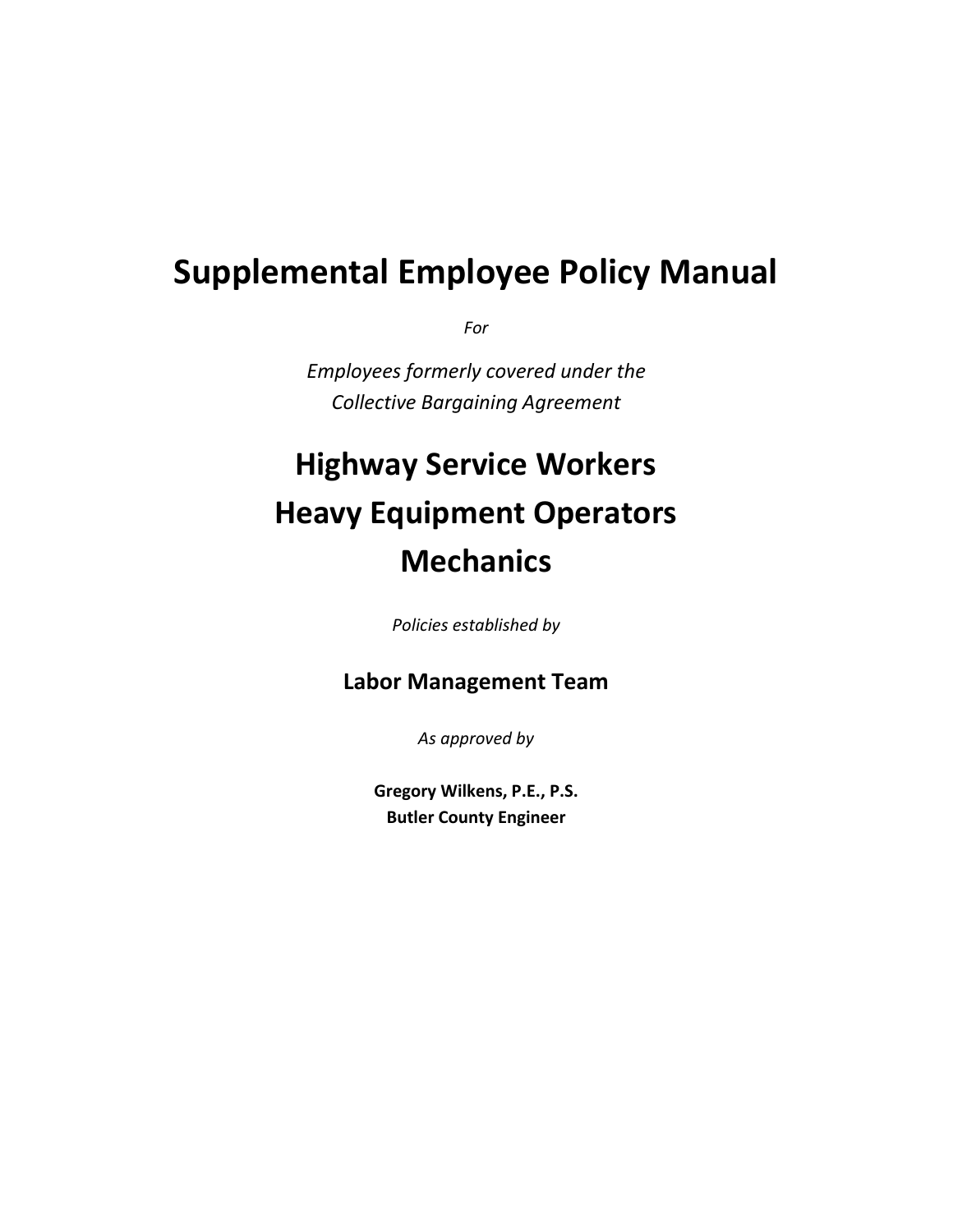## BACKGROUND

In June of 2018 the employees of BCEO covered under the Collective Bargaining Agreement between The Butler County Engineer and Truck Drivers, Chauffeurs and Helpers, Public Employees, Construction Division, Airlines – Greater Cincinnati / Northern Kentucky Airport and Miscellaneous Jurisdiction, Greater Cincinnati, Ohio Local Union No. 100 (Teamsters), voted to decertify the contract upon expiration on June 30, 2018.

It was agreed by BCEO Management and Employees previously covered under the agreement that it would be in the best interest of all parties to establish a Labor Management Team that would put together a document to address certain policies and procedures that were unique to the Operations Department and not covered by the BCEO Employee Policy Manual. This document arose out of the efforts put forth by the Labor Management Team as established by appointment and election and commencing by initial meeting 10/16/2018.

The Labor Management Team will continue to meet from time to time as determined necessary by the team. Modifications may be made to this document at any time either by recommendations put forth by the Labor Management Team or at the discretion of the Butler County Engineer. There is no term or expiration for this document, rather it will be continually updated as needed.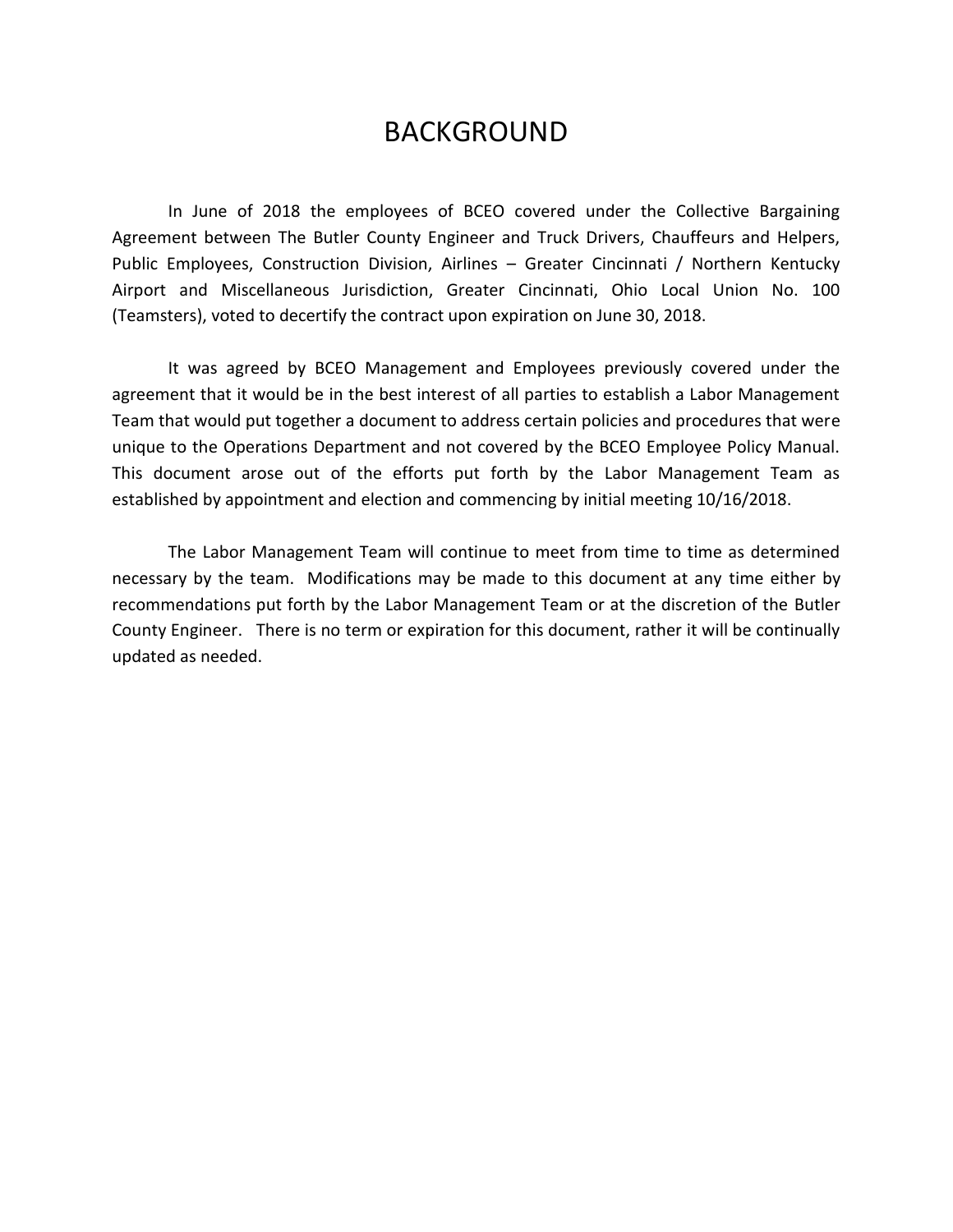## LABOR MANAGEMENT TEAM

The Labor Management Team shall comprise of The Operations Deputy, The Human Resources Manager, (1) Operations Manager to be appointed by the Operations Deputy, (1) Operations Supervisor and (3) Operations Employees to be selected by nomination (a volunteer sign-up sheet [See Below]) followed by election by Employees of the Operations department and shall serve a two-year term. Write-in votes are not allowed, a write-in vote on a ballot will invalidate the entire ballot. If there are not enough volunteers to hold the election, incumbents will remain on the team for another term.

While both the Safety Committee [Below] and Labor Management Team will serve 2-year terms, in order to have rotating terms, 2 of the elected members (decided by random draw) will remain on the original team for 1 more year and be replaced by 2 more elected individuals in year 3. From that point forward each year there will be two 2 year terms expiring and those two spots will be up for election. Incumbents are allowed and encouraged to volunteer for another term and may be re-elected. There are no term limits at this time.

The second election will be held on or about October 1, 2020, and will continue on or about October 1 of each subsequent year according to the schedule outlined above.

## SAFETY COMMITTEE

The Safety Committee shall comprise of The Operations Deputy (1) Operations Manager (1) Operations Supervisor and (3) Operations Employees (Highway Service Worker, Mechanic or Operator). The Operations Deputy shall serve as the Chair of the Committee. The Operations Manager shall be appointed by the Operations Deputy. The remaining members shall be selected by nomination (a volunteer sign-up sheet [See Below]) followed by election by Employees of the Operations department and shall serve a two-year term. If there are not enough volunteers to hold the election, members will be appointed by the Labor Management Team.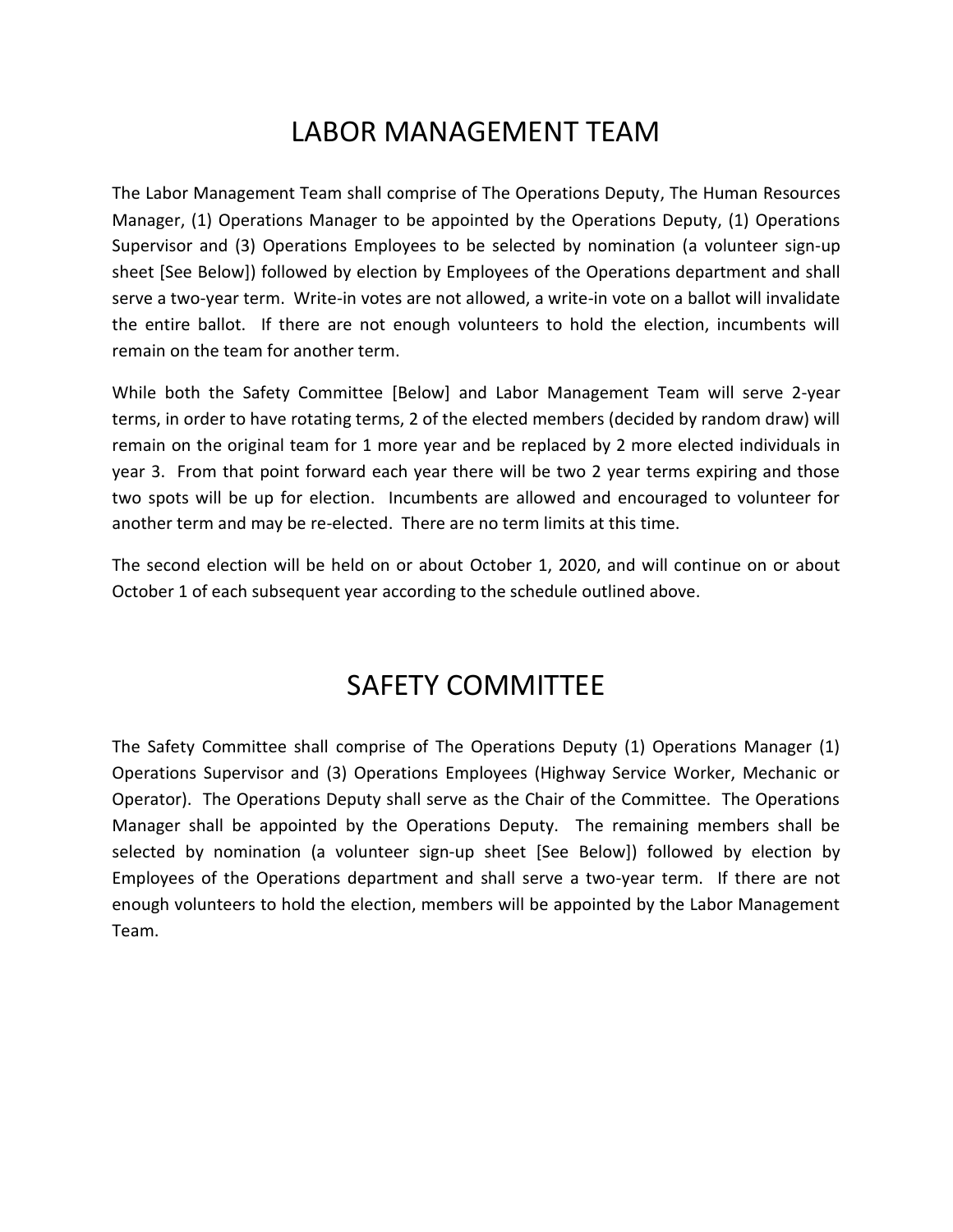## ELECTION PROCESS

Elections to the Safety Committee or Labor Management Team will follow this procedure:

A notice will be posted at least 3 weeks before an election asking for people who are interested in serving to sign-up. Those wishing to be placed on the ballot must sign up with the Operations Secretary.

The names on the Sign-up sheet will be placed on a ballot. The sign-up sheet will close on a Friday, the ballot will be posted on Monday morning. Monday thru Friday will provide an opportunity for employees to question the candidates and to decide who they want to vote for. The election will be held on the following Monday or Tuesday or, in the event of unforeseen circumstances as soon as practicable afterward.

The election will be held, and the votes counted in the presence of the Operation Department employees. Write-In Votes are not allowed and any ballot that includes a Write-In will be discarded and no votes on that ballot will count.

The Operations Deputy will certify the results.

REVISED 02/08/22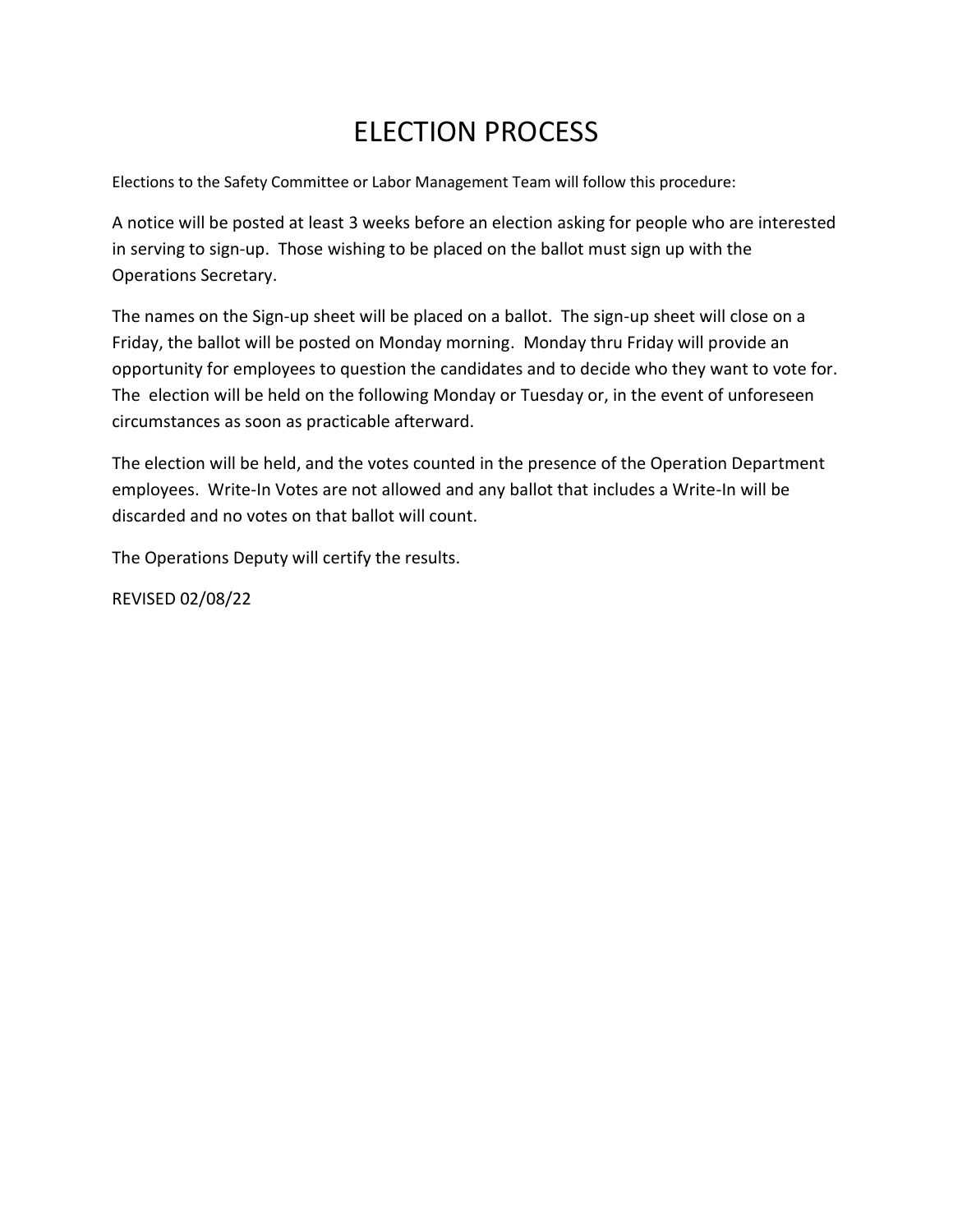## **ARTICLE I HOURS OF WORK AND OVERTIME**

**Section 1.1.** The normal work week for Employees shall be forty (40) hours of five (5) workdays of eight (8) hours per day per week. The work week, for overtime calculation purposes, shall commence on Saturday at 12:01 a.m. and conclude the following Friday at 12:00 midnight; provided, however, that upon notice to the employee, such workweek may be adjusted to conform to any county-wide change in pay periods imposed by the Auditor's Office.

#### **Section 1.2.**

- A. The Employer shall set work schedules and starting times, which shall remain flexible based upon the needs of the Employer. The Employer may restructure the normal workday or workweek for the purposes of promoting efficiency or improving services.
- B. The Employer shall not restructure the work schedule of an Employee under subsection (a) with the intent to discipline an Employee without just cause.

#### **Section 1.3.**

- A. An Employee working in excess of forty (40) hours in one week or in excess of eight (8) hours in any workday, as defined by The Fair Labor Standards Act of 1938, as amended (the "FLSA"), OR any hours required by the Employer to be worked outside of the Employee's regularly scheduled hours, shall, as specified by the Employee, either be paid cash at one and one-half times his or her regular rate or compensatory time off on the basis of one and one-half hours off for each hour of overtime worked. Time off to use earned compensatory time will be granted Within a reasonable time of the Employee's request, not to exceed forty-five (45) days, unless granting the request would unduly disrupt the operations of the Employer. No Employee shall be permitted to accrue more than one hundred fifty (150) hours of compensatory time, and hours of compensatory time in excess of these limits shall be converted to cash at the Employee's regular rate of pay on those dates. Any Employee who has accrued unused compensatory time to the maximum compensatory time limit shall be paid in cash for additional overtime worked. If an Employee is paid in cash for accrued compensatory time, he or she shall be paid at the Employee's regular rate at the time of payment. Upon termination of employment, unused compensatory time shall be paid at the Employee's average regular rate for the last three (3) years of employment or the Employee's final regular rate, whichever is higher.
- B. Overtime shall only be worked upon the authorization of the Engineer or his designated representative.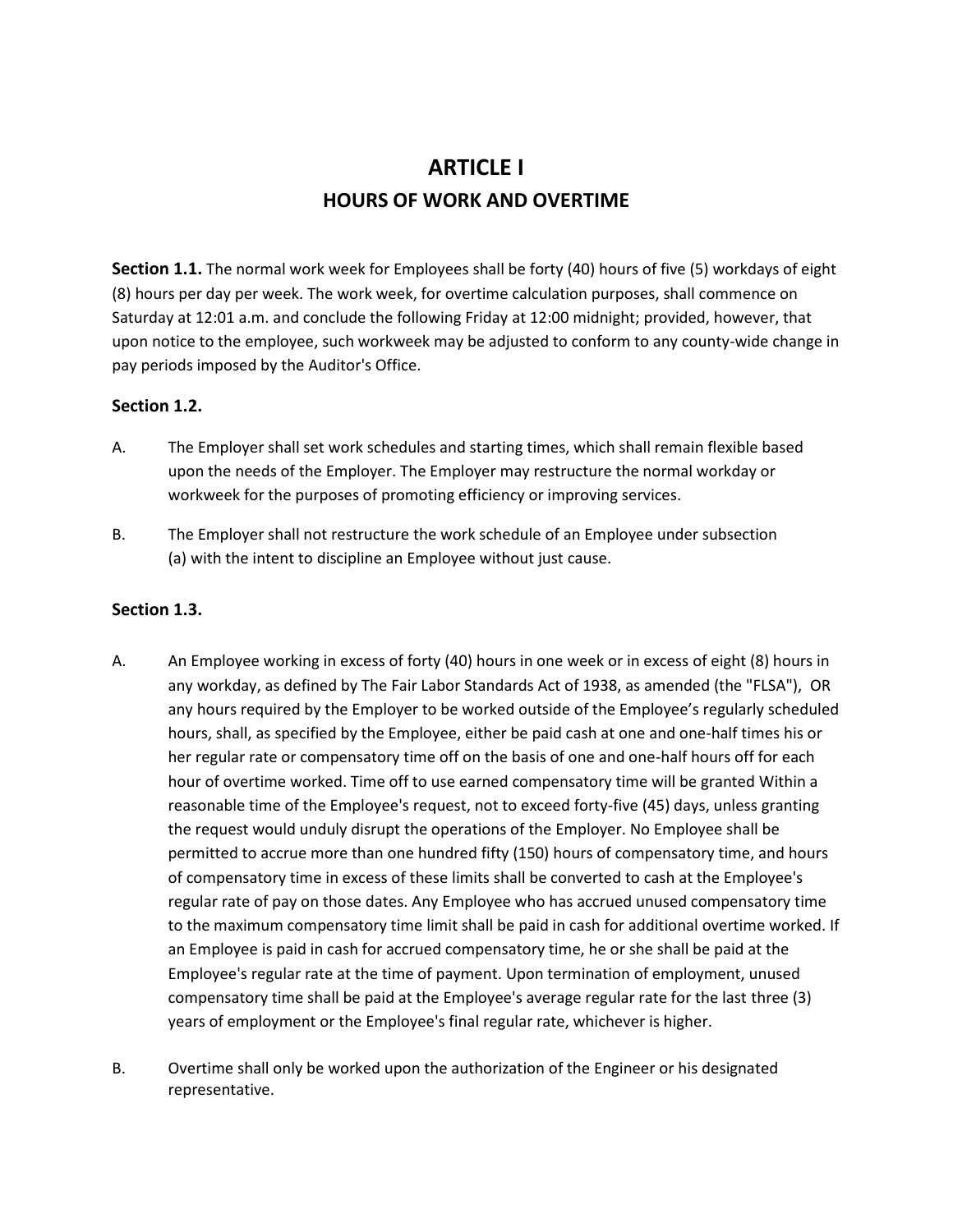- C. For purposes of this Article, "hours worked" shall include vacation leave, holiday leave, and compensatory time off used during the workweek in addition to the definition of "hours worked" contained in the FLSA. Further, all time worked on a holiday shall be paid at the timeand-one-half rate, plus the holiday pay for that day, and Sick Hours that are verified by Doctor's excuse that would otherwise reduce the number of overtime hours for that pay period irrespective of the number of hours worked during the remainder of that work week.
- D. It is the intention of the parties, for reasons of efficiency and economy, that the Employer is permitted to utilize work scheduling and compensatory time to minimize its overtime liability. For Employees who are called in to work early for purposes of snow and ice control, the Employees will not be sent home early in that same day under the provisions of this Section until the Employee has worked at least eight (8) hours at a straight-time rate; provided, however, that this does not bar the Employer from otherwise making other schedule adjustments during that Employee's work week.
- E. No Employee who drives a vehicle for which a commercial driver's license (CDL) is required shall be permitted to work more than fifteen (15) hours in a twenty-four (24) hour period, and no more than ten (10) of those hours may involve driving a county vehicle, except as may otherwise be permitted under applicable federal law. Such an Employee may not be called back to work until he or she has been released for at least eight (8) consecutive hours off duty for rest purposes.
- F. If the Employer decides to change the existing practice of assigning work on snow and ice control jobs through a schedule of two teams on a permanent basis, the Employer agrees to so notify the Labor Management Team and, consider alternative proposals and/or comments put forth by the Labor Management Team about the proposed change.
- G. Under this Article, a "work day" for which overtime will be paid if more than eight (8) hours is worked shall be a period of twenty-four (24) hours measured from 12:00 a.m. to 11:59 p.m. Notwithstanding this provision, if an Employee assigned to snow and ice control commences a period of continuous work prior to midnight, and is in overtime status because he or she has already worked at least eight (8) hours in that workday, then the Employee shall continue to be compensated at time-and-a-half rates (in compensatory time or cash) if the period of continuous work continues past midnight into the next workday.

#### **Section 1.4**

- A. In the scheduling of overtime, the Employer shall give priority to available full-time permanent Employees over temporary, seasonal, or casual employees. This section shall not be construed to require the Employer to reduce the normal work schedule of temporary, seasonal, casual, or part-time employees to create overtime for full-time permanent employees; provided, further, that this provision does not require the Employer to reassign a seasonal employee assigned to a work crew when that crew continues to work past the end of the normal workday.
- B. When assigning overtime work for snow and ice control, the Employer shall first offer the overtime work to the Employees in the classifications that normally perform that work before offering work to Employees in other classifications.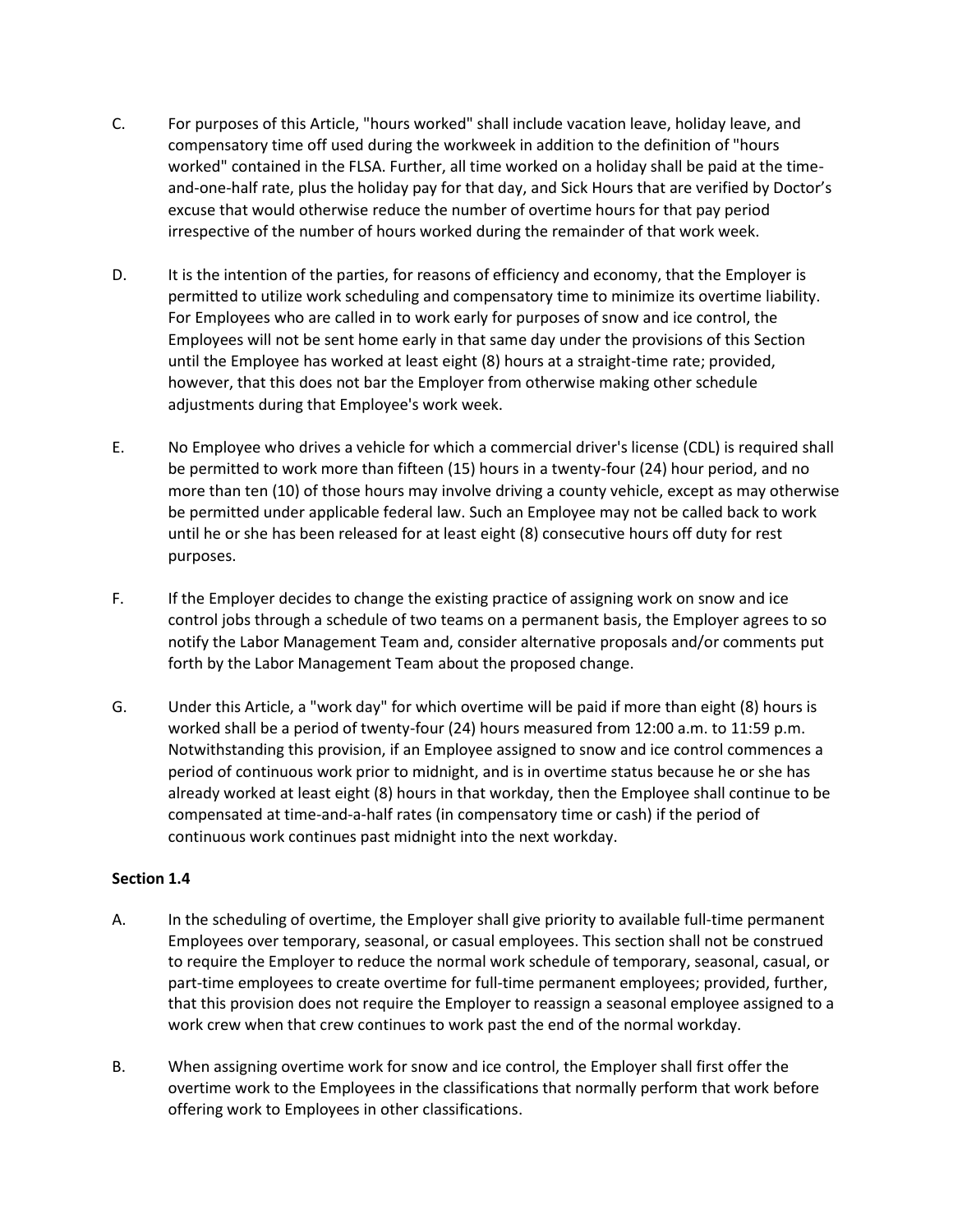#### **Section 1.5**

**A.** For overtime assignments involving snow and ice control, the Employer shall assign the Employees who are normally assigned to the route in question.

#### **B. Partial Call Out**

A rotation list for each team will be made from those who sign up at the beginning of the snow season and up to six drivers will be on call for partial call outs. You must have a full-time route to be eligible. If you sign up and do not respond, you will lose your on-call pay for that week and be subject to disciplinary action per the BCEO Policy on missed on-call shifts. Additionally, you will be moved to the bottom of the Partial Call Out List. If you can't come in for any reason you will be moved to the bottom of the list. The Voluntary Partial Call Out List will be arranged in order of seniority. When a partial call-out event occurs the Supervisor will start at the top of the list. After the event, all employees receiving overtime pay as a result of the partial Call Out will move to the bottom of the list and everyone else will move up on the list. If 4 or more drivers come in a Mechanic and Operator come in.

#### **C. Partial Held Back**

For times between 4-8 PM where the event has already started and drivers are on their route, the drivers that are out in areas that need to be treated shall be asked by seniority if they would like to stay. If no one wants to stay the least senior driver in that area will stay.

D. During the period of time in which the Employee is designated as on-call for mandatory overtime purposes, the Employee must have a phone available and operational at all times. Employees who are designated as on-call for mandatory overtime will be compensated at the rate of \$98.00 for each entire week or \$14.00 per day on which he or she is required to be on call for mandatory overtime. If an Employee is absent from on-call duty and fails to respond to a call, and is not excused therefrom under Section E, below, such Employee will forfeit the entire week stipend for such on-call pay.

#### **E. Hours**

If drivers are called out and finished before 2:00 a.m., they need to go home and come back at 7:30 a.m. and work until 4:00 p.m.

If drivers are called out after 12:00 a.m. and finish after 2:00 a.m., they need to stay until they have completed 8 actual hours worked. Once they have completed 8 actual hours worked they will need to go home.

If an employee or supervisor is called out and works less than 2.66 hours he shall receive four (4) hours straight time. If he actually works more than 2.66 hours the time shall be calculated at 1.5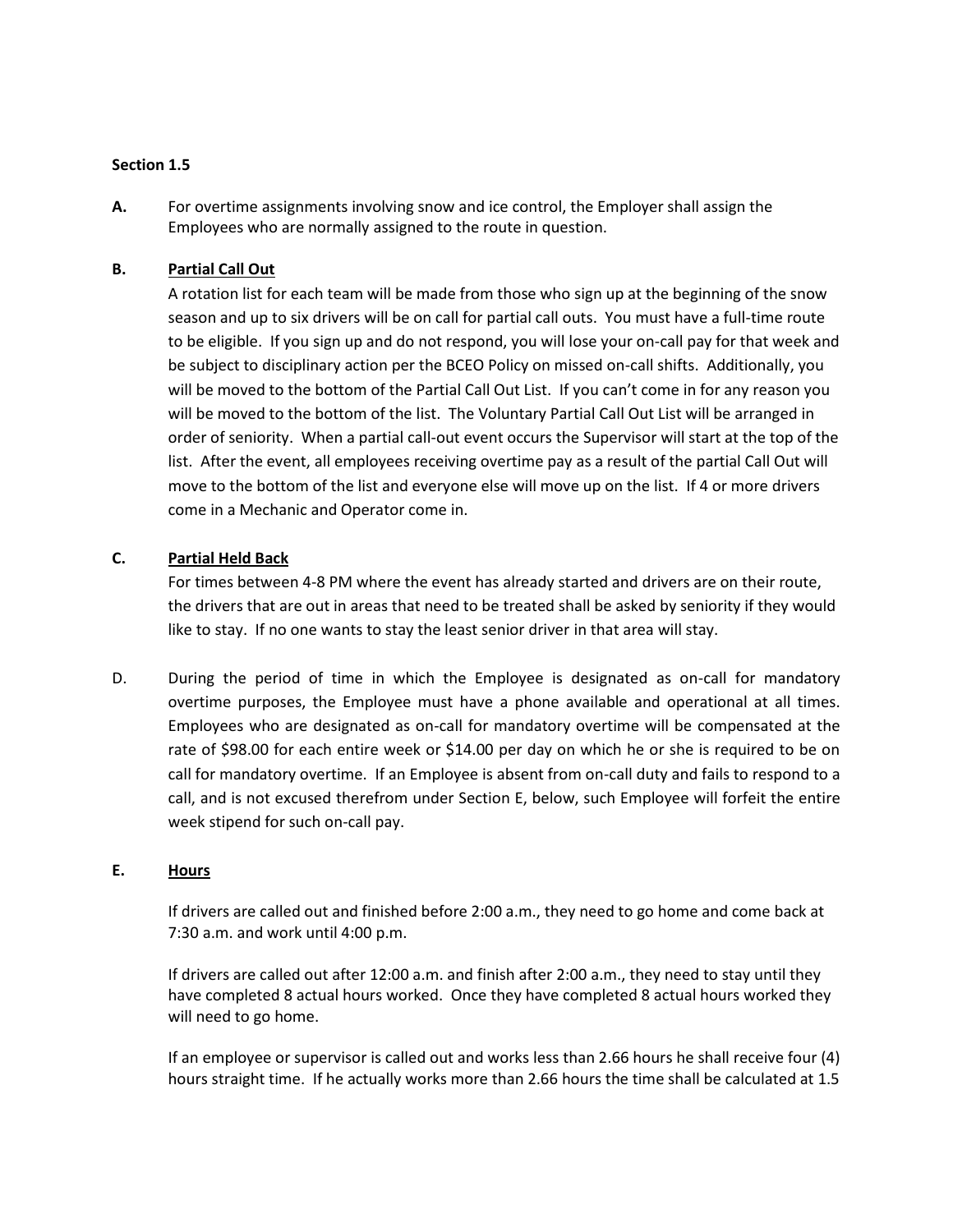x the actual time worked. If the employee or supervisor is called out again within the four hour period, the employee or supervisor shall **not** receive another four-hour minimum.

#### *Example: called out at 12:00 a.m. and works till 2:00 a.m. he receives (4 hours) and then called out at 3:00 a.m. and works until 4:00 a.m. he would then receive (1-hour x 1.5)*

If an employee goes home before lunch, they don't work the extra .50 hour to account for their lunch; their lunch will be the last half hour of the day. If they stay through lunch, they shall work the extra .50 hour to account for lunch.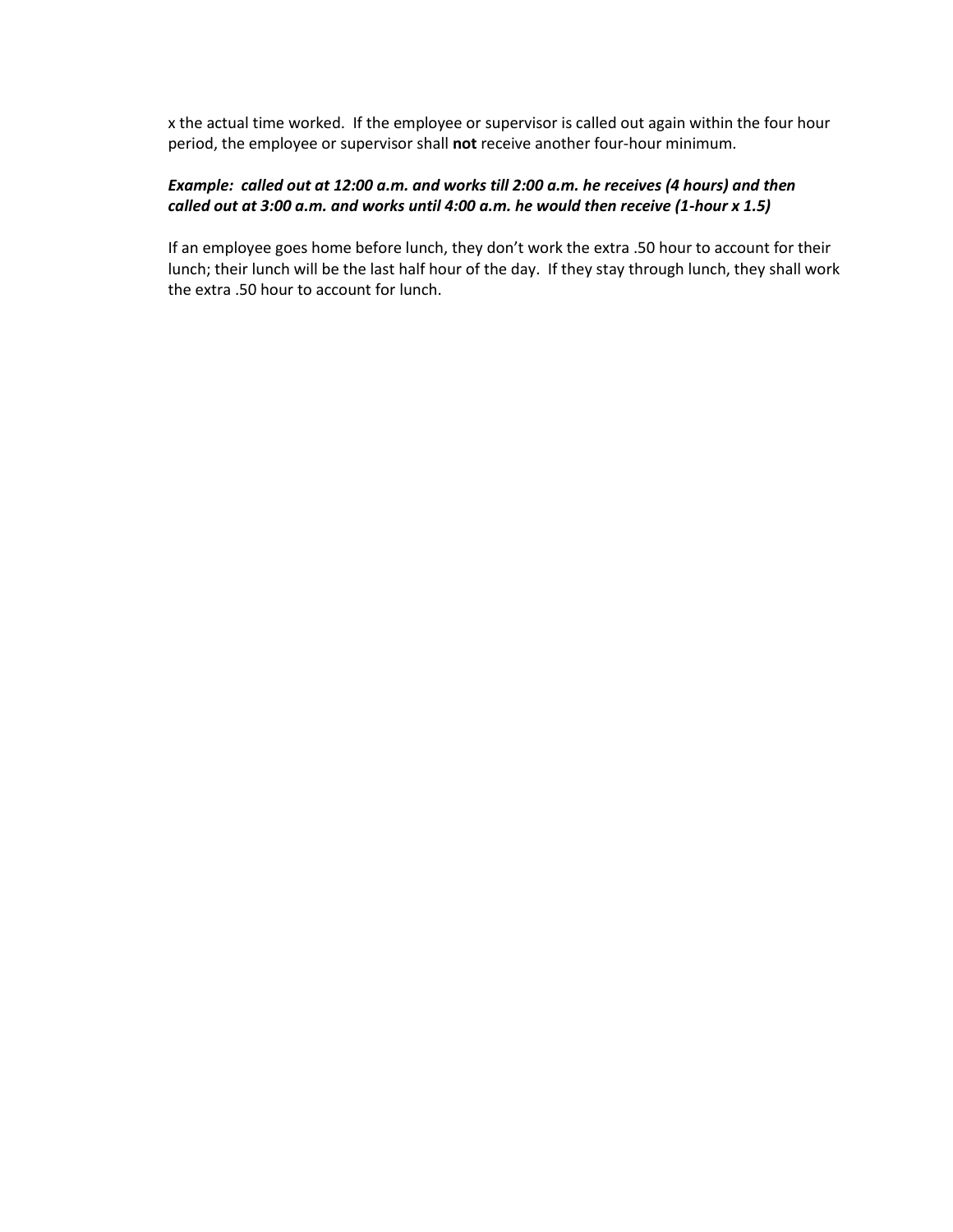| Time $@1.5$              | Straight Time Worked                                              | Leave    | Hours worked                | Straight Overtime Earned |
|--------------------------|-------------------------------------------------------------------|----------|-----------------------------|--------------------------|
|                          |                                                                   |          | outside normal              |                          |
| 4:30PM to 4:30AM         | a se Pajor C<br>r fysik                                           | 4:30AM   | 12                          | 6                        |
| 5:00PM to 5:00AM         | n Ger<br><sup>વા</sup> મ ખેતમજૂ                                   | 5:00AM   | 12                          | 6                        |
| 5:30PM to 5:30AM         | vojni s<br>ΥY.                                                    | 5:30AM   | 12                          | 6                        |
| 6:00PM to 6:00AM         | τ,                                                                | 6:00AM   | 12                          | 6                        |
| <b>SIGURAN to SIGUAM</b> | И.                                                                | 6:30AM   | 12                          | 6                        |
| 7:00pm to 7:00AM         | - 2                                                               | 7:00AM   | 12.                         | 6                        |
| 7:30pm to 7:30AM         | ъ.<br>ЦY.<br>$\mathcal{O}_{\mathcal{M}}$                          | 7:30AM   | 12                          | 6                        |
| 8:00PM to 7:30 AM        | Ć,                                                                | 7:30AM   | 11.5                        | 5.75                     |
| 8:30PM to 7:30AM         | ∵<br>Ziona di                                                     | 7:30AM   | ,,                          | 5.5                      |
| 5:00PM TO 7:30AM         | đ.<br>÷<br>e.                                                     | 7:30AM   | 10.5                        | 5.25                     |
| 5:30PM TO 7:30AM         | $\overline{\mathcal{C}_\infty}$ , $\overline{\mathcal{C}_\infty}$ | 7:30AM   | £Q                          | $5^{+}_{-}$              |
| 10:00PM TO 7:30AM        | $\mathcal{L} \rightarrow \mathcal{L}$                             | 7:30AM   | S.5                         | 4.75                     |
| 10.30PM TO 7:30AM        | $-2$ , $-2$ , $-2$<br>,,                                          | 7:39AM   | 9                           | 4.5                      |
| 11.00PM TO 7:30AM.       |                                                                   | 7:39/tM  | 8.5                         | 7.25                     |
| 11:30PM TO 7:30AM        | <b>CONTRACTOR</b><br>- 3<br>.                                     | 7:39AM   | 8                           | 4                        |
| 12:00AM to 7:30AM        | 7:30AM to 8:00AM                                                  | 8:00AM   | 7.5                         | 3.75                     |
| 12:30AM to 7:30AM        | 7:30AM to 8:30AM                                                  | MAG:8    | 7                           | 3.5                      |
| 1:00AM to7:30AM          | 7:30AM to 9:00AM                                                  | 9:00AM   | 6.5                         | 3.25                     |
| 1:30AM to 7:30AM         | 7:30AM to 9:30AM                                                  | 9:30AM   | 6                           | 3.                       |
| 2:00AM to 7:30AM         | 7:30AM to 10:00AM                                                 | 10:00AM  | 5.5                         | 2.75                     |
| 2:30AM to 7:30AM         | 7:30AM to 10:30AM                                                 | 1:0:30AM | 5                           | 2.5                      |
| 3:00AM to 7:30AM         | 7:30AM to 11:00AM                                                 | 11:00AM  | 4,5                         | 2.25                     |
| 3:30AM to 7:30AM         | 7:30AM to 11:30AM                                                 | 11:30AM  | 4                           | 2.                       |
| 4:00AM to 7:30AM         | 7:30AM to 12:30PM                                                 | 12:30PM  | 3,5                         | 1.75                     |
| 4:30AM to 7:30AM         | 7:30AM to 1:00PM                                                  | 1:00PM   | 3                           | 1.5                      |
| 5:00AM to 7:30AM         | 7:30AM to 1:30PM                                                  | 1:30PM   | 2.5                         | 1.25                     |
| 5:30AM to 7:30AM         | 7:30AM to 2:00PM                                                  | 2:00PM   | 2                           | 1                        |
| 6:00AM to 7:30AM         | 7:30AM to 2:30PM                                                  | 2:30PM   | 1.5                         | 0.75                     |
| 6:30AM to 7:30AM         | 7:30AM to 3:00PM                                                  | 3:00PM   | 1                           | 0.5                      |
| 7:00AM to 7:30AM         | 7:30AM to 3:30PM                                                  | 3:30PM   | α.5                         | 0.75                     |
| and the                  | 7:30AM to 4:00PM                                                  | 4:00PM   | $\overline{\mathfrak{d}}$ . |                          |
| 4:00PM TO 4:30PM         | 7:30AM to 4:00PM                                                  | 4:30PM   | 0.5                         | 0.25                     |
| 4:00PM to 5:00PM         | 7:30AM to 4:00PM                                                  | 5:00PM   | 1                           | 0.5 <sub>1</sub>         |
| 4:00PM to 5:30PM         | 7:30AM to 4:00PM                                                  | 5:30PM   | 1.5                         | 0.75                     |
| 4:00PM to 6:00PM         | 7:30AM to 4:00PM                                                  | 6:00PM   | 2                           | 1                        |
| 4:00PM to 6:30PM         | 7:30AM to 4:00PM                                                  | 6:30PM   | 2.5                         | 1.25                     |
| 4:00PM to 7:00PM         | 7:30AM to 4:00PM                                                  | 7:00PM   | 3.<br>                      | 1.5                      |
| 4:00PM to 7:30PM         | 7:30AM to 4:00PM                                                  | 7:30PM   | 3.5                         | 1.75                     |
| 4:00PM to 8:00PM         | 7:30AM to 4:00PM                                                  | 8:00PM   | 4                           | 2.                       |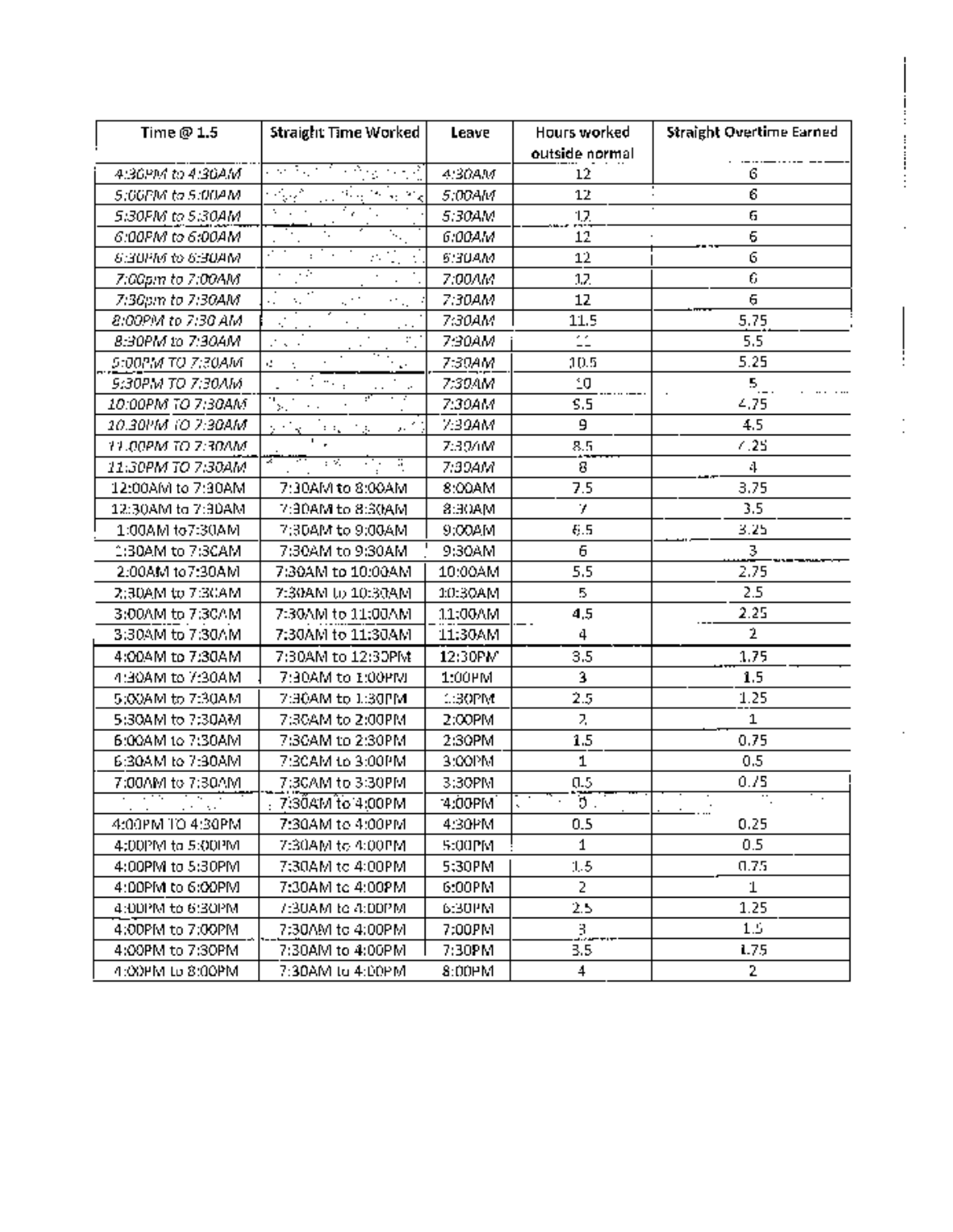### **ARTICLE II**

### **OUT OF CLASS PAY**

#### **Section 2.1. Supervisor Out of Class Pay**

When a non-supervisory employee is temporarily assigned a supervisory role, they will be paid "Out-Of-Class" pay according to the following:

- A. Each Supervisor will designate, subject to the approval of the Operations Deputy and Operations Manager, one employee to be the Supervisor in his/her absence.
- B. That designee must (if they have not already done so) service in the role of Supervisor for a "trial" period of five (5) consecutive days (notwithstanding holidays and snow events). Upon completion of 5 consecutive days in that role, the employee will be paid Out-Of-Class pay for those 5 days.
- C. After having served the "trial" period (see above), they will receive Out-Of-Class day each time they fill that role for a period of at least one (1) full day and will receive pay for time served in that role in full-day increments. (Partial days are not eligible to receive Out-Of-Class pay.)
- D. In the event both the Supervisor and the Designated Fill-In Supervisor are absent, and a third person fills that role, they are ONLY eligible for Out-Of-Class pay if they have served the "trial" period as outlined in (2) above.
- E. Other out of class is currently under review. This section will be updated when a determination is made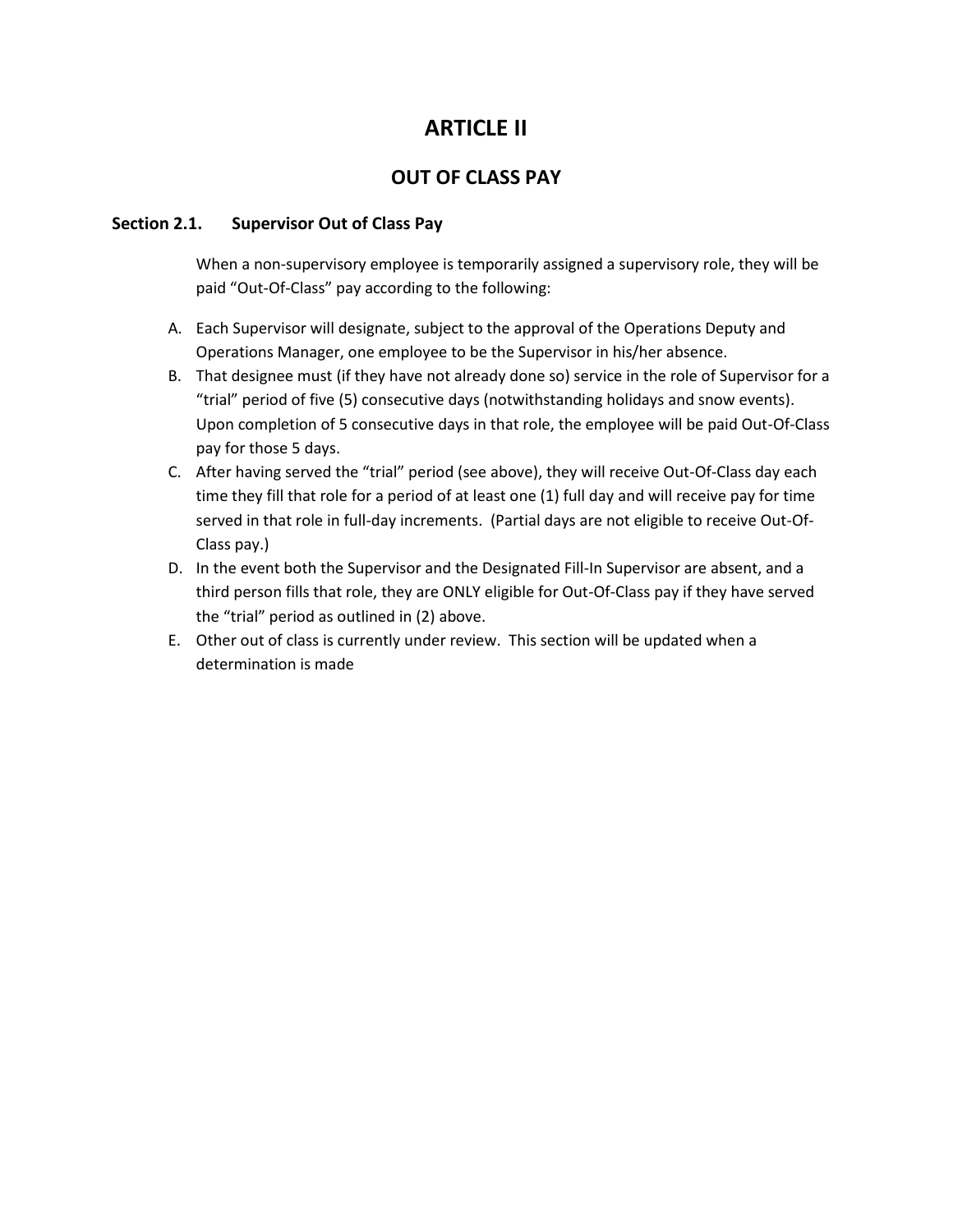### **ARTICLE III**

#### **UNIFORM**

- A. The County Engineer will provide suitable work uniforms and footwear for Employees where determined appropriate and as reasonably required. Identification and determination of specific articles of clothing and footwear to be provided, sources of acquisition, and frequency of distribution remain at the sole discretion of the County Engineer.
- B. The County Engineer shall provide the following items of clothing as below described and in accordance with the schedule provided:

| <b>Article of Clothing</b> |                                                        | <b>Number</b> | <b>Distribution</b>              |
|----------------------------|--------------------------------------------------------|---------------|----------------------------------|
|                            | a. T-Shirts with BCEO logo                             | 8             | On or about May 1 <sup>st</sup>  |
|                            | b. Class III T-Shirts in lieu of above*                | 5             |                                  |
| c.                         | Work Uniforms (if desired)                             | 11            | Provided through Uniform Service |
|                            | d. Headgear: Ball Cap (Summer)                         | 1             |                                  |
|                            | Sock Cap (Winter)                                      | 1             |                                  |
| e.                         | Sweatshirts                                            | $\mathcal{P}$ |                                  |
|                            | Long Sleeve T-Shirts in lieu of above                  | $\mathcal{P}$ |                                  |
|                            | or a combination of Long Sleeve T-Shirt and Sweatshirt |               |                                  |

*\*Class II T-Shirts may be worn during the day. However, Class III is required at night, so employees are required to have Class III available anytime they work at night* 

Be aware that the Butler County Engineer is required to pay for the uniform (c) each day whether worn by the employee or not. Employees that participate in the Uniform service program are advised to make sure they are being responsible with this expenditure of public funds and are wearing the Uniform each day.

The Employer may choose to replace items that have been damaged in the course of an Employee's work if they are determined to be unwearable. This is at the sole discretion of the Employer. This benefit is considered a taxable fringe benefit and will be handled accordingly.

C. The Butler County Engineer will provide a voucher in the amount of \$450.00 each year on or about September  $1<sup>st</sup>$  to be used at:

### **Footworks 10156 Reading Rd Cincinnati, OH 45241**

This is to be used for the purchase of footwear, outerwear, raingear, rubber boots and gloves as needed by the Employee. Employees will have an open window of time of 30 days to select the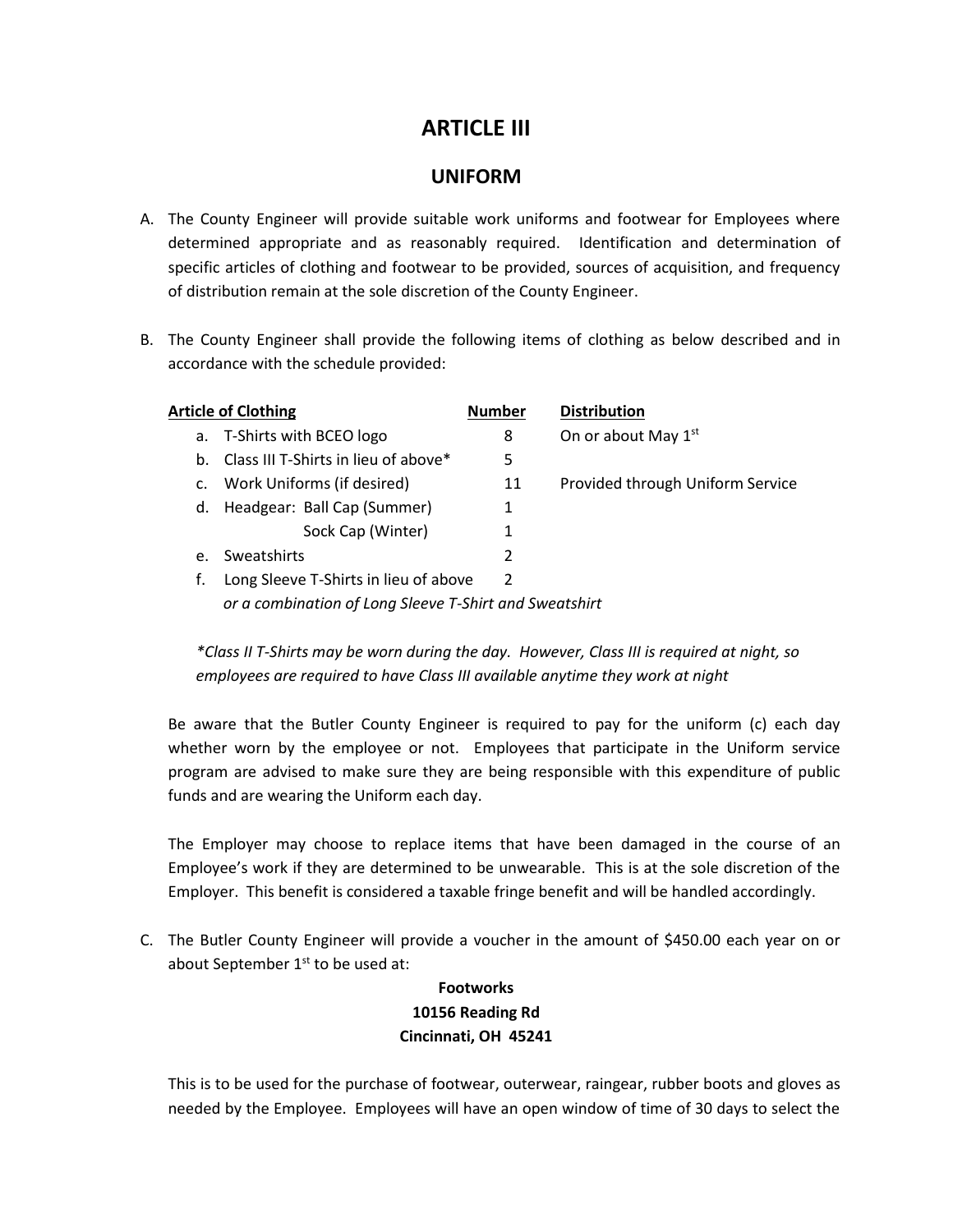items they wish to purchase. At the close of this 30 day period, the BCEO logo will be applied to all garments where applicable (generally shirts, jackets, coveralls), then returned to the Employee. Please be aware that safety-related items that are purchased under this program will not be considered a taxable fringe benefit, all other items will be. The amount provided for this purpose will be reviewed after 3 years.

- D. Due to the fact that some Employees prefer Red Wing Boots, which are not available at Footworks, the Engineer will arrange for a "Boot Truck" to be on site in advance of the 30-day window mentioned above. Employees will be allowed to allocate a portion of their voucher to be spent on this truck at the pre-arranged time. The amount spent for boots on this truck will be deducted from the Employee's voucher to be used at Footworks. This will be the only exception to the procedure outlined in Section ( C ) above.
- E. No badges, labels, advertisements, logos or other symbols or markings reflecting affiliation with, membership in, preference for or support of any activity, cause, product, business activity or social issue may be worn on any item of clothing by any Employee of the County Engineer while performing work for or representing the County Engineer other than that identifying the individual as an Employee of the County Engineer (this includes ball caps). Items of clothing not believed to properly represent the agency may be disapproved. All clothing items issued by the County Engineer or paid for by the County Engineer shall be clearly marked, where deemed appropriate, so as to identify the wearer as a County Engineer Employee.
- F. Uniforms provided under the Uniform Service in Section B above, are subject to the terms and conditions of the contract with the Butler County Engineer. Specifically, this stipulates that Uniforms replaced or repaired in the normal course of wear and tear and be provided for by the employer. Garments damage as a result of excess wear and tear will be the responsibility of the Employee. This benefit is considered a taxable fringe benefit and will be handled accordingly.
- G. Employees will not engage in any activity while wearing the uniform or related items that may bring discredit upon the Office of the County Engineer.
- H. Probationary Employees newly hired or Employees who are transferred or reassigned positions requiring uniforms will be issued uniforms and appropriate outerwear as soon as feasible. For those Employees, the County Engineer will determine appropriate dress as the situation and season warrants.
- I. Employees who terminate their employment or transfer to a non-uniform position within the agency will turn into their supervisor all items of issued Uniforms Section B.